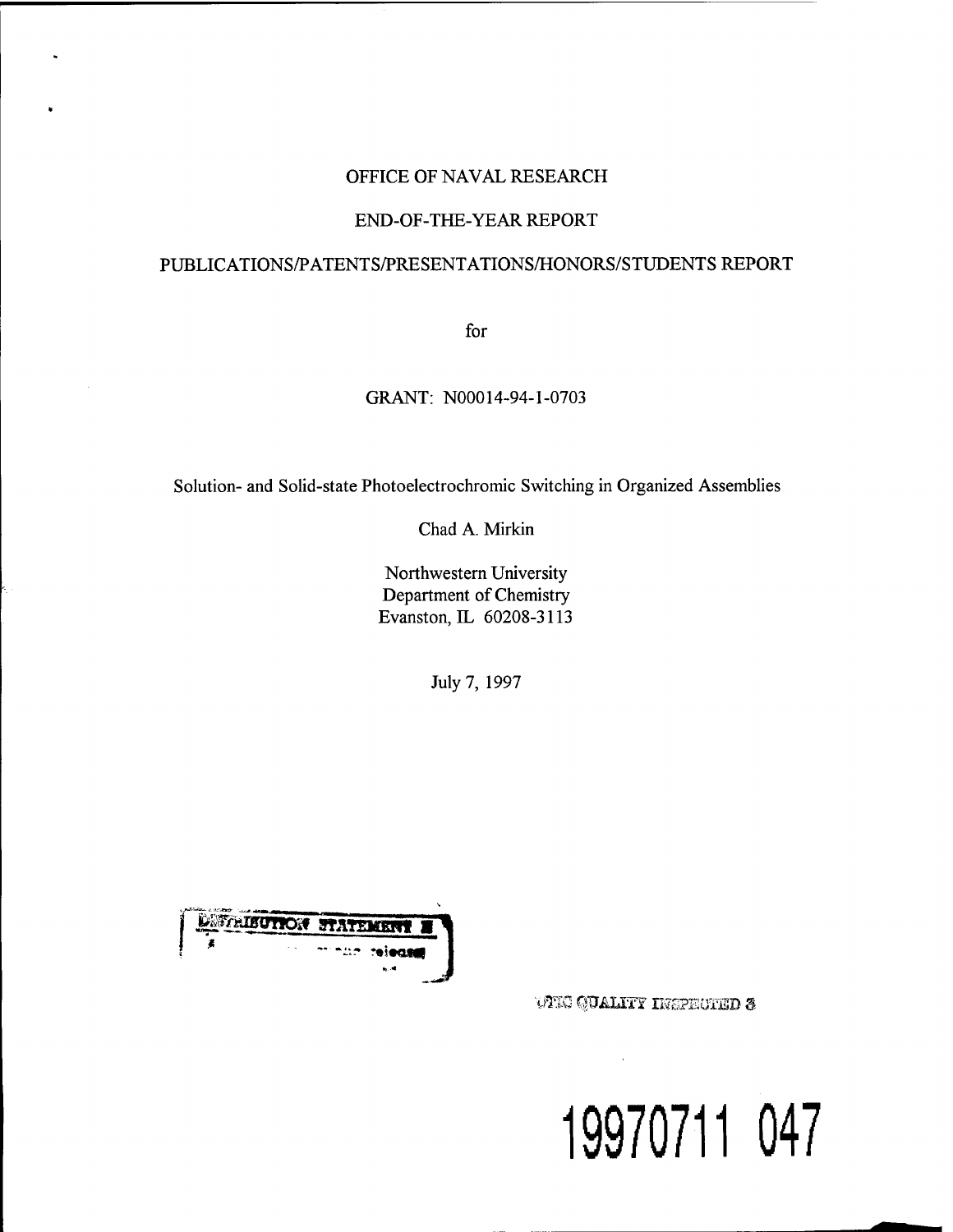### OFFICE OF NAVAL RESEARCH PUBLICATIONS/PATENTS/PRESENTATIONS/HONORS REPORT

PR Number:

Grant Number: N00014-94-1-0703 Grant Title: Solution- and Solid-state Photoelectrochromic Switching in Organized Assemblies Principal Investigator: Chad A. Mirkin Mailing Address: Department of Chemistry, Northwestern University, Evanston, IL 60208-3113<br>Phone Number: 847-491-2907<br>Fax Number: 847-491-7713 Phone Number: 847-491-2907 E-mail Address: CAMirkin@chem.nwu.edu http address: http://www.chem.nwu.edu/~mkngrp

- A. + Number of papers submitted to refereed journals, but not published: 4
- B. + Number of papers published in refereed journals (listed below): 8
- C. + Number of books or chapters submitted, but not yet published: 0
- D. + Number of books or chapters published: 0
- E. + Number of printed technical reports/non-refereed papers (listed below): <sup>5</sup>
- F. + Number of patents filed (below listed): <sup>1</sup>
- G. + Number of patents granted: 0
- $H. +$  Number of invited presentations (below listed): 20
- I. + Number of submitted presentations (below listed): 0
- J. + Honors/Awards/Prizes for contract/grant employees (below listed): 3

Total number ofFull-time equivalent Graduate Students and Post-Doctoral associates supported during this period, under this PR number (below listed): 3

- Graduate Students: 3 Post-Doctoral Associates: Female Graduate Students: 0 Female Post-Doctoral Associates: 0 Minority\* Graduate Students: 0 Minority\* Post-Doctoral Associates: 0 Asian Graduate Students: <sup>1</sup> Asian Post-Doctoral Associates: 0 Minority Undergraduate Students: 0
- A. Number of papers submitted to refereed journals, but not published: 4

1. Elghanian, J. J. Storhoff, R. C. Mucic, Letsinger, R. L.; Mirkin, C. A. "Colorimetric DNA-Detection," *Science,* **1997,** in press.

2. Covington, M.; April, M. M.; Paraonan, E.; Greene, L. H.; Xu, F.; Zhu, J.; Mirkin, C. A. "Observation of Surface-induced Broken Time-reversal Symmetry in  $YBa<sub>2</sub>Cu<sub>3</sub>O<sub>7</sub>$  Tunnel Junctions", *Phys. Rev. Lett.* **1997,** in press.

3. Piner, R. D.; Mirkin, C. A. "Effect of water on lateral force microscopy in air," *Surface Science Letters,* **1997,** submitted.

**[XOTIC QUALITY INSPECTED S**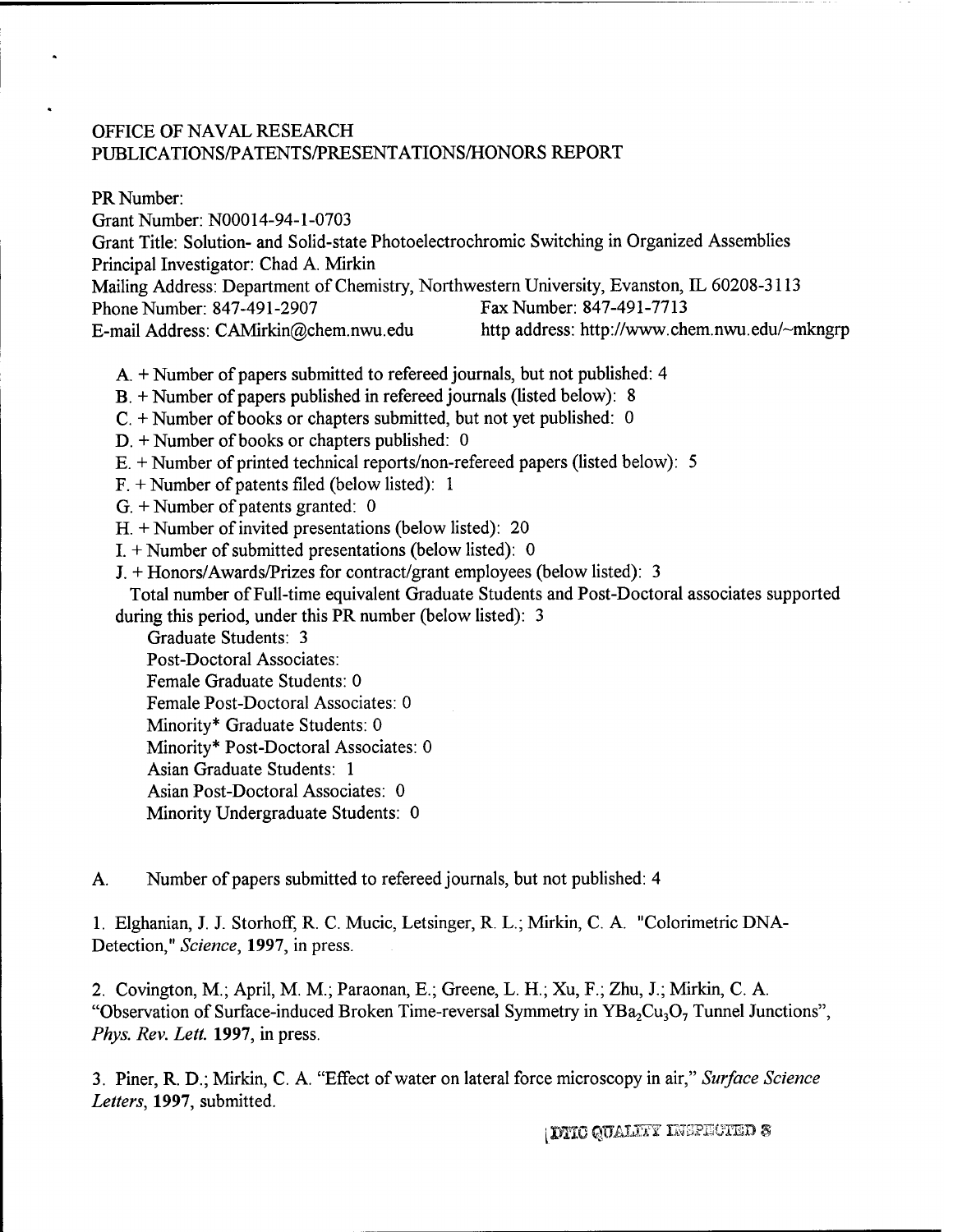4. Campbell, D. J.; Mirkin, C. A. "Solvent-Dependent PhotoDiodes Prepared From SAMs of Azobenzene Alkanethiols," *J. Phys. Chem.* **1997,** submitted.

Number of papers published in refereed journals (for each, provide a complete citation): 8

1. Storhoff, J. J.; Mucic, R. C; Mirkin, C. A. "Strategies for Organizing Nanoparticles into Aggregate Structures and Functional Materials," *Journal ofCluster Science,* **1997,** *8,* 179-216

2. Mirkin, C. A.; Xu, F.; Zhu, J. " Controlling the Surface Properties of High Temperature Superconductors,"^. *Mater.,* **1997,** *9,* 167-173.

3. Chen, K.; Xu, F.; Mirkin, C. A; Lo, R. K.; Nanjundaswamy, K. S.; Zhou, J.; McDevitt, J. T. "Do lkanethiols Adsorb onto the Surfaces of Tl-Ba-Ca-Cu-O-Based High Temperature Superconductors? The Critical Role ofH20 Content on the Adsorption Process," *Langmuir,* **1996,***12,* 2622-2624.

4. Lo, R.-K.; Zhou, J.; Zhao, J.; McDevitt, J. T.; Xu, F.; Mirkin, C. A "Polypyrrole Growth on YBa<sub>2</sub>Cu<sub>2</sub>O<sub>7</sub> Modified with a Self-assembled Monolayer of N-(3-aminopropyl) Pyrrole: Hardwiring the Electronic Hot Spots on <sup>a</sup> Superconductor," *J. Am. Chem. Soc,* **1996,***118,11295-11296.*

5. Campbell, D.; Herr, B. R; Hulteen, J. C; Van Duyne, R. P.; Mirkin, C. A. "Ion-gated Electron Transfer in Self-assembled Monolayer Films," *J. Am. Chem. Soc,* **1996,***118,* 10211-10219.

6. Mirkin, C. A.; Letsinger, R. L.; Mucic, R. C; Storhoff, J. J. "A DNA-Based Method for Rationally Organizing Nanoparticles into Macroscopic Materials," *Nature,* **1996,** *382,* 607-609.

7. Zhu, J.; Xu, F.; Schofer, S. J.; Mirkin, C. A. "The First Raman Spectrum of an Organic Monolayer on a High Temperature Superconductor: Direct Spectroscopic Evidence for a Chemical Interaction between an Amine and YBa^UjO?.," *J. Am. Chem. Soc,* **1997,***119,* 235-236.

8. McDevitt, J. T.; Ritchie, J. E.; Clevenger, M. B.; Lo, R.-K.; Mirkin, C. A.; Xu, F. "Molecular Engineering of Organic Conductor/High-T<sub>c</sub> Superconductor Assemblies," *Synthetic Metals*, 1997, 84, 407-408.

Number of printed technical reports/non-refereed papers (listed below): <sup>5</sup>

1. Covington, M.; Xu, F.; Mirkin, C. A; Feldmann, W. L.; Greene, L. H. "Tunneling Spectroscopy of Superconducting  $Y_{1x}Pr_xBa_2Cu_3O_7$  Thin Films," *Czech. J. Phys.* 1996, 46, 1341-1342.

2. Caldwell, W. B.; Mirkin, C. A. "The Design And Synthesis of "Rotoball": A New Strategy For Preparing Highly Ordered Fullerene-Based Monolayer Films," *Proceedings of the Electrochemical Society,* **1996.**

3. Xu, F.; Chen, K.; Zhu, J.; Campbell, D. J.; Mirkin. C. A.; Lo, R; Zhao, J.; McDevitt, J. T. "Probing The Surface Coordination Chemistry of YBa<sub>2</sub>Cu<sub>3</sub>O<sub>7</sub>," *Proceedings of the Electrochemical Society*, **1996.**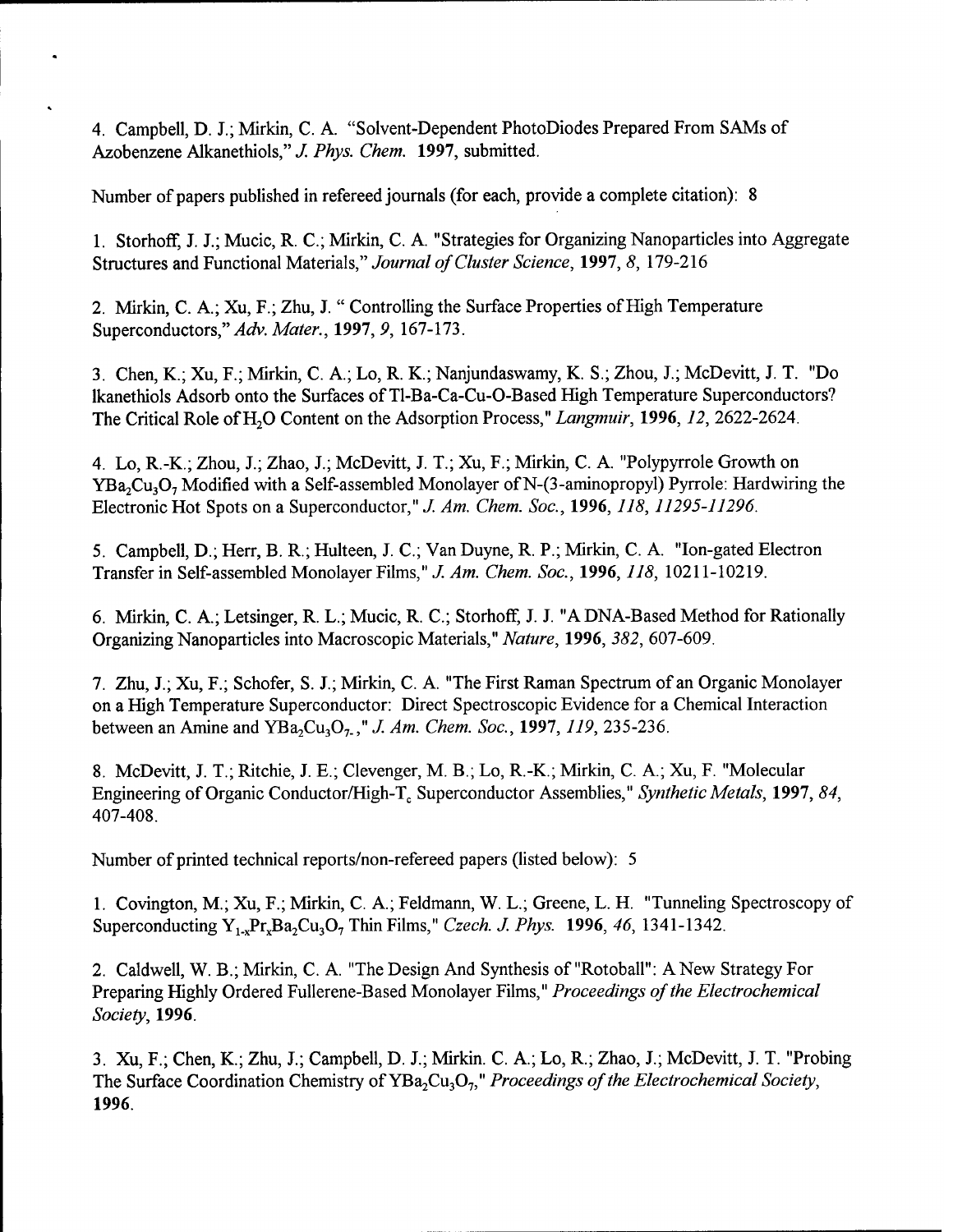4. Mirkin, C. A. Review *ofElectron Transfer andRadical Processes in Transition Metal Chemistry,* D. Astruc, in *Angew. Chem., Int. Ed. Engl,* in press.

5. Mirkin, C. A.; Ratner, M. A. "Self-assembled Monolayers and Superlattices", *Encyclopedia Brittanica,* in press.

Number of invited presentations: 20

1. Washington University, St. Louis, MO: **Colloquium,** "Redox-active Hemilabile Ligands: from Molecules to Materials" (1996)

2. DuPont Chemical Company, Deepwater, NJ: "New Natural and Synthetic Building Blocks for Two and Three-Dimensional Supramolecular Assemblies" (1996)

3. Purdue University, West Lafayette, IN: "New Natural and Synthetic Building Blocks for Two and Three-Dimensional Supramolecular Assemblies" (1996)

4. University of Illinois, Champaign-Urbana "New Natural and Synthetic Building Blocks for Two and Three-Dimensional Supramolecular Assemblies" (1996)

5. Pennsylvania State University, University Park, PA: "New Natural and Synthetic Building Blocks for Two and Three-Dimensional Supramolecular Assemblies" (1996)

6. Indiana University-Purdue at Indianapolis, IN: "New Natural and Synthetic Building Blocks for Two and Three-Dimensional Supramolecular Assemblies" (1996)

7. **Gordon Research Conference** on Electrochemistry, Ventura, CA: "Redox-active Hemilabile ligands: from Molecules to Materials" (1996)

8. **Rank Charities Lectures** on Optical Composites: Grasmere, England: "New Building Blocks for Self-Assembled Functional Materials" (1997)

9. NSF Workshop on Materials, Philadelphia, PA: "New Building Blocks for Self-Assembled Functional Materials" (1997)

10. Florida Conference on Advanced Materials, Gainesville, FL: "New Building Blocks for Self-Assembled Functional Materials" (1997)

11. Georgia Institute of Technology, Atlanta, GA: "New Building Blocks for Self-Assembled Functional Materials" (1997)

12. **Gordon Research Conference** on Thin Films, Newport, RI: "New Building Blocks for Self-Assembled Functional Materials" (1997)

13. **Gordon Research Conference** on Inorganic Chemistry, Newport, RI: "Redox-active Hemilabile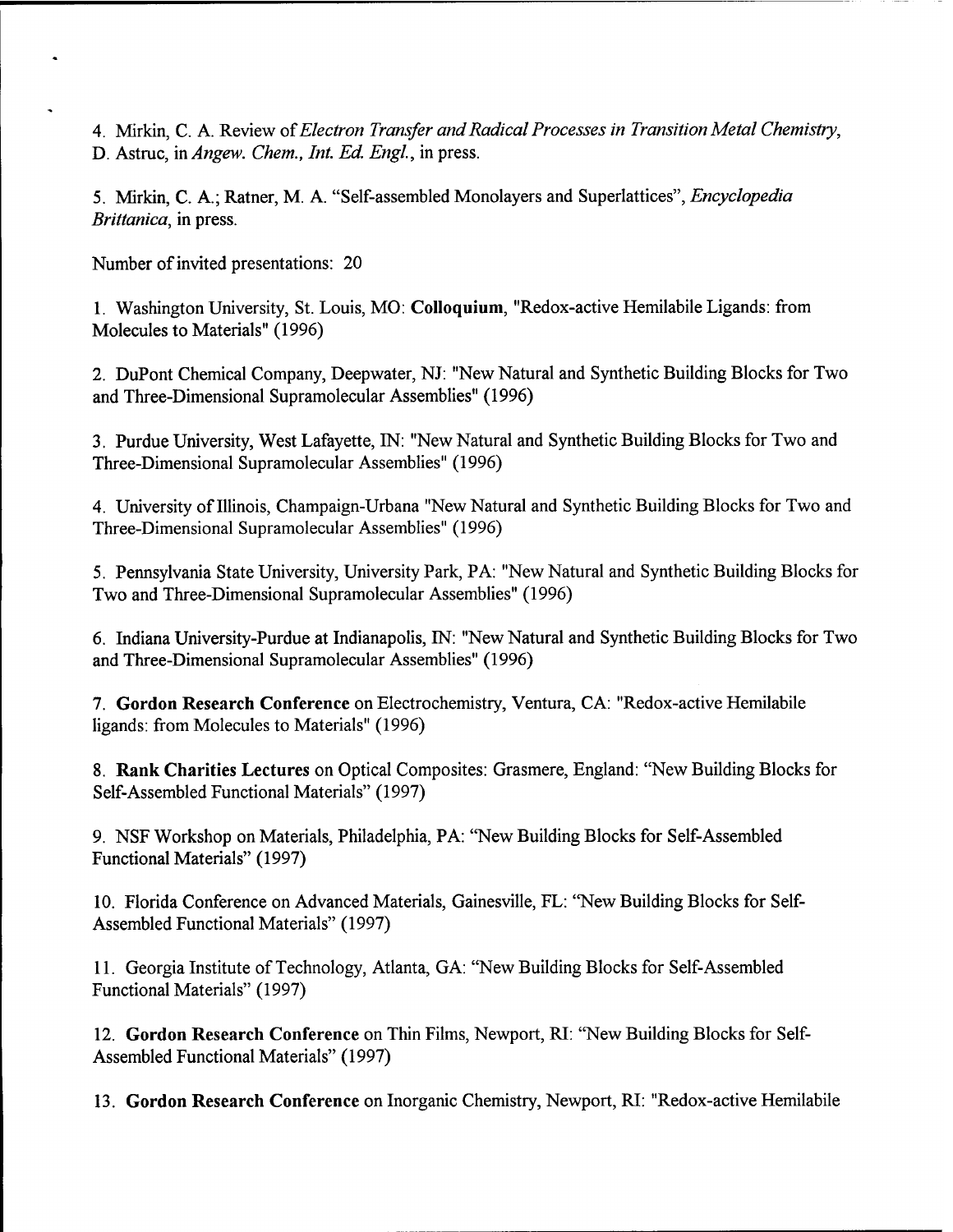Ligands: from Molecules to Materials" (1997)

14. Korean Institute of Science and Technology, Seoul, Korea: "New Building Blocks for Self-Assembled Functional Materials" (1997)

15. Institute ofChemistry, Academia Sinica, Taipei, Taiwan: "New Building Blocks for Self-Assembled Functional Materials" (1997)

16. National Taiwan University, Taipei, Taiwan: "New Building Blocks for Self-Assembled Functional Materials" (1997)

17. Lucent Technology, Murray Hill, NJ: "New Building Blocks for Self-Assembled Functional Materials" (1997)

18. National Tsing Hua University, Tsing Hua, Taiwan: "New Building Blocks for Self-Assembled Functional Materials" (1997)

19. Pohang University, Pohang, Korea: "New Building Blocks for Self-Assembled Functional Materials" (1997)

20. **Gordon Research Conference** on Thin Film, Newport, RI: "New Building Blocks for Self-Assembled Functional Materials" (1997)

J. Honors/Awards/Prizes for contract/grant employees:

DuPont Young Professor Award (continuation) Camille Dreyfus Teacher-Scholar Award (continuation) Promoted to "Full" Professor Promoted to Charles E. and Emma H. Morrison Professor of Chemistry, effective Sept. 1, 1997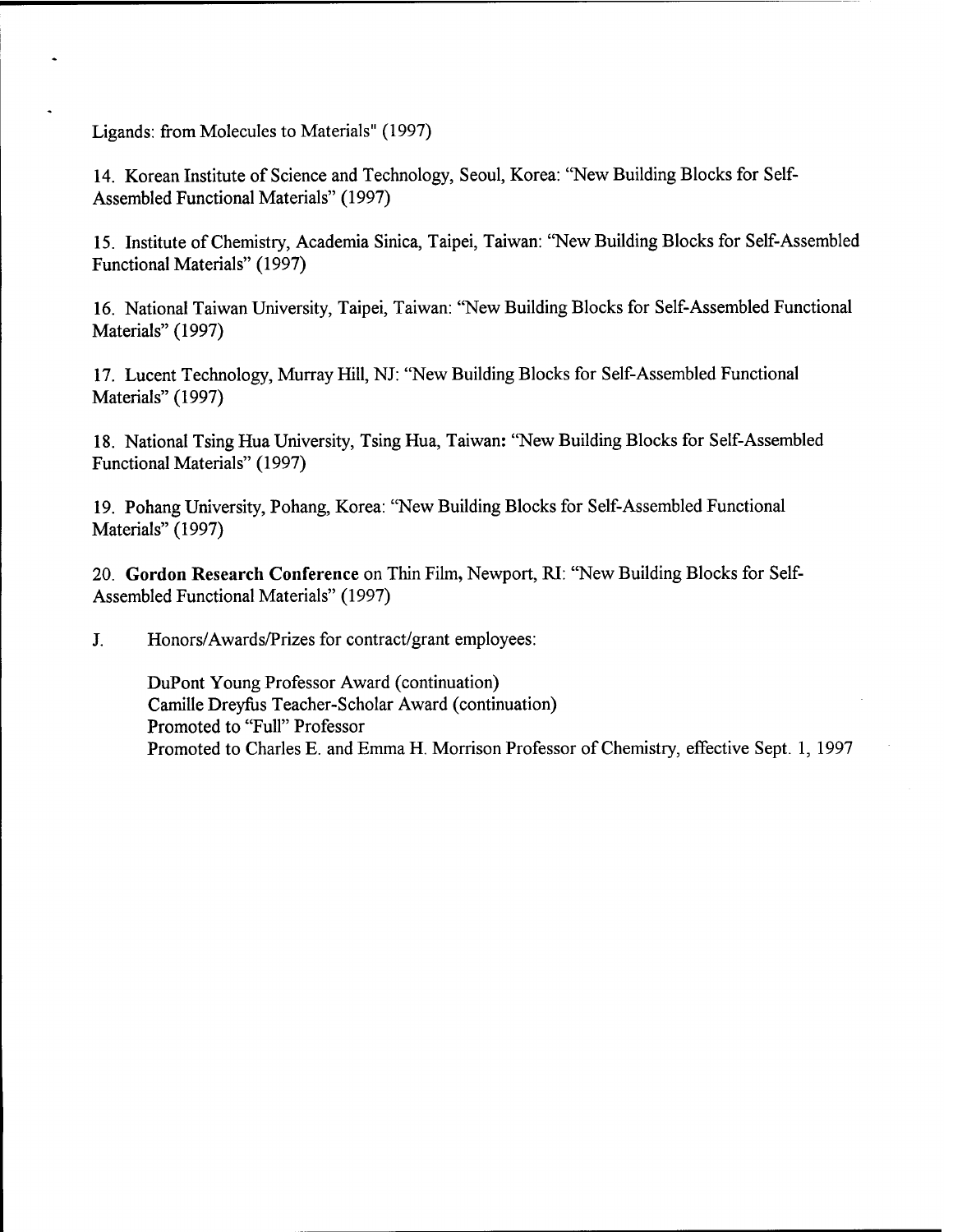### Part II

A. PI: Chad A. Mirkin

B. Telephone number: 847-491-2907

C. ONR Scientific Officer: Dr. John C. Pazik

D. Description of Project: The goal of the project is to prepare, characterize, and study organized, densely packed, highly oriented monolayer structures of redox- and photoactive adsorbate molecules (azobenzenes and ferrocenylazobenzenes) on a variety of conducting substrates. These types of molecular assemblies are relevant to the development of new forms of ultrahigh density optical data storage media, chemical sensors, optical switches, and photon counters. An understanding of the chemical and physical processes that can occur within such assemblies is critical to the development of such high performance optical materials. The specific aim of the project is to examine the role of film structure on ion transport, electron transfer, and photochemical reactions that occur in self-assembled monolayer films (SAMs). Two of the primary tools used for film characterization are state-of-the art "molecular resolution" atomic force microscopy and synchrotron x-ray methods (diffraction and standing wave).

E. Significant results: In last year's progress report, we presented initial experiments that demonstrated the concept of a photodiode in the context of a self-assembled monolayer (SAM) of a ferrocenylazobenzenealkanethiol on  $Au(111)$ . Over the course of the past year we have devoted significant effort to the characterization of this novel SAM device. The device consists of a ferrocenylazobenzenealkanethiol/azobenzenealkanethiol (1:99) SAM on Au(lll) and a sacrificial source of electrons in the form of ferrocyanide. When the azobenzene groups in the SAM are photochemically converted from their *trans*- to *cis*-forms, the porosity of the film in H<sub>2</sub>O is decreased such that the ferrocyanide ions cannot access the Au electrode surface. This results in a situation where all electron transfer events between the ferrocyanide source molecules and the electrode surface must be mediated by the ferrocenylazobenzene groups. The process is thermodynamically forbidden in the reverse direction (i.e. the ferrocenylazobenzene cannot reduce ferricyanide to ferrocyanide). Therefore, this structures exhibits diode-like behavior or current rectification. In this state, the electrochemical response exhibits a large oxidative wave (i.e. the ferrocenylium groups can oxidize the ferrocyanide) with no detectable current associated with reduction. Note that the "source" molecule is critical. Ifferrocene is used instead offerrocyanide, normal electron transfer is observed because the smaller ferrocene molecules can penetrate the SAM and access the electrode surface. When the film is irradiated with the appropriate wavelength of light  $(\sim]360$  nm), it can be converted back to the porous film, and reductive current can once again be observed. This process is a unique form of amplification. In other words, a few photons can open up the film to allow an infinite number of electrons to pass from the source ferrocyanide ions to the electrode surface. This is not just a phenomenon associated with photochemistry. If a chemical reagent causes a structural change in the film a similar phenomenon can be observed. For example, ethanol introduces a structural change in the *cis-film* that increases its porosity and breaks down the diode behavior. This is an example of how a chemical sensor can be constructed from this type of device; a few molecules of analyte (e.g. ethanol) can bring about a structural change in the film that releases a virtually infinite number of electrons that can be measured easily in the form of electrical current. Motorola is currently evaluating this technology for sensor development.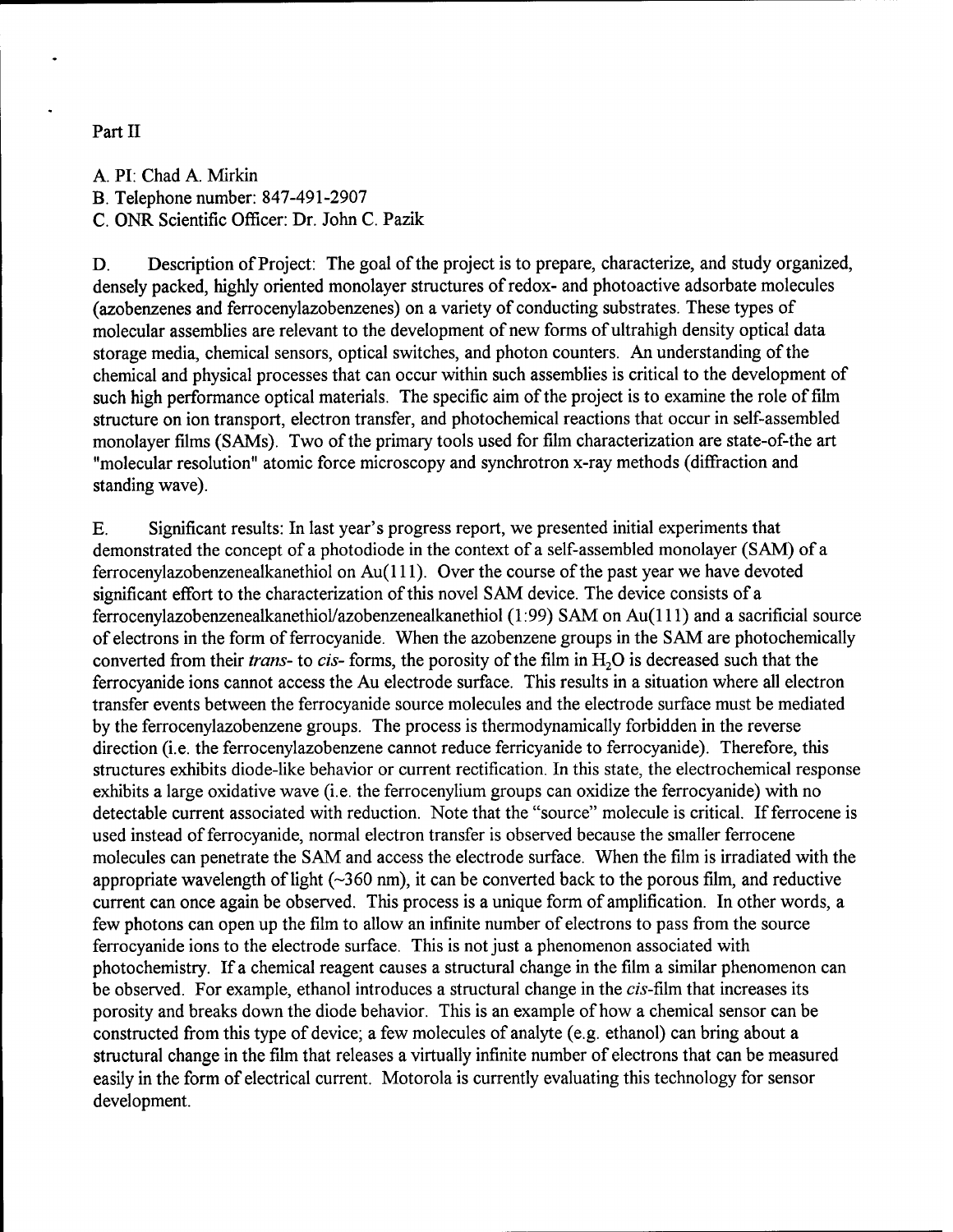In an offshoot of this YIP award, which will become the major focus of a renewal proposal, we have explored the use of SAM chemistry to modify high temperature superconductors. This was a joint venture between the McDevitt Group and our group, which was initiated by the 1995 ONR Program Review in Minnesota. This collaborative effort has resulted in: 1) new methods for passivating HTSCs for enhanced corrosion resistance, 2) a better understanding of polymer nucleation and growth on HTSC surfaces, 3) strategies for improving adhesion between polymeric materials and HTSCs, and 4) general methods for tailoring the surface and interfacial properties of HTSCs. Recently, we have shown in a collaboration with L. Greene at UIUC that we can prepare SIN junctions from these novel surface structures. This is a significant result since it could allow one to design tunnel junctions, and the many devices (SQUIDs, Logic Circuits, and IR detectors) derived from them, at the molecular level. Confidentiality and Materials Transfer agreements have been executed with Quantum Magnetics and Motorola. Finally, we have been able to prepare a new class of superconductor nanoparticles by etching superconductor powders from the micron to nanometer length scale. These nanoparticles form stable suspensions in organic media and could give entry into new class of highly processable superconductor materials.

F. Future plans. We are in the process of winding down the YIP award, and between now and October, we will conclude the characterization of the SAM-based diodes. We still need spectroscopic evidence for the structural transformations induced by solvent (e.g. ethanol). Here, we will utilize surface-enhanced Raman spectroscopy (SERS) to characterize the structures in air, water, and ethanol. The azobenzene groups are excellent Raman markers, and if solvent is being incorporated into the film, this should be apparent through a comparison between the Raman spectra for azobenzene dissolved in ethanol and the SAM in ethanol. We recently have constructed an AFM solution cell, which will allow us to analyze structural changes *in situ* as a function of external conditions (solvent, temperature, etc.).

In addition, we plan to fully characterize the nanoparticle superconductors (described above), which will become a major topic for our renewal effort. The surface and bulk compositions of these particles need to be experimentally determined. Stability, conductivity, and magnetic properties as a function of temperature also must be investigated. These materials are particularly attractive for use as the counter electrodes in the fabrication of SIS tunnel junction devices, an avenue which we will subsequently be pursuing.

G. Graduate Students and post-doctorals currently working on the project:

Dean Campbell - Graduate student Robert Mucic - Graduate Student Jin Zhu - Graduate Student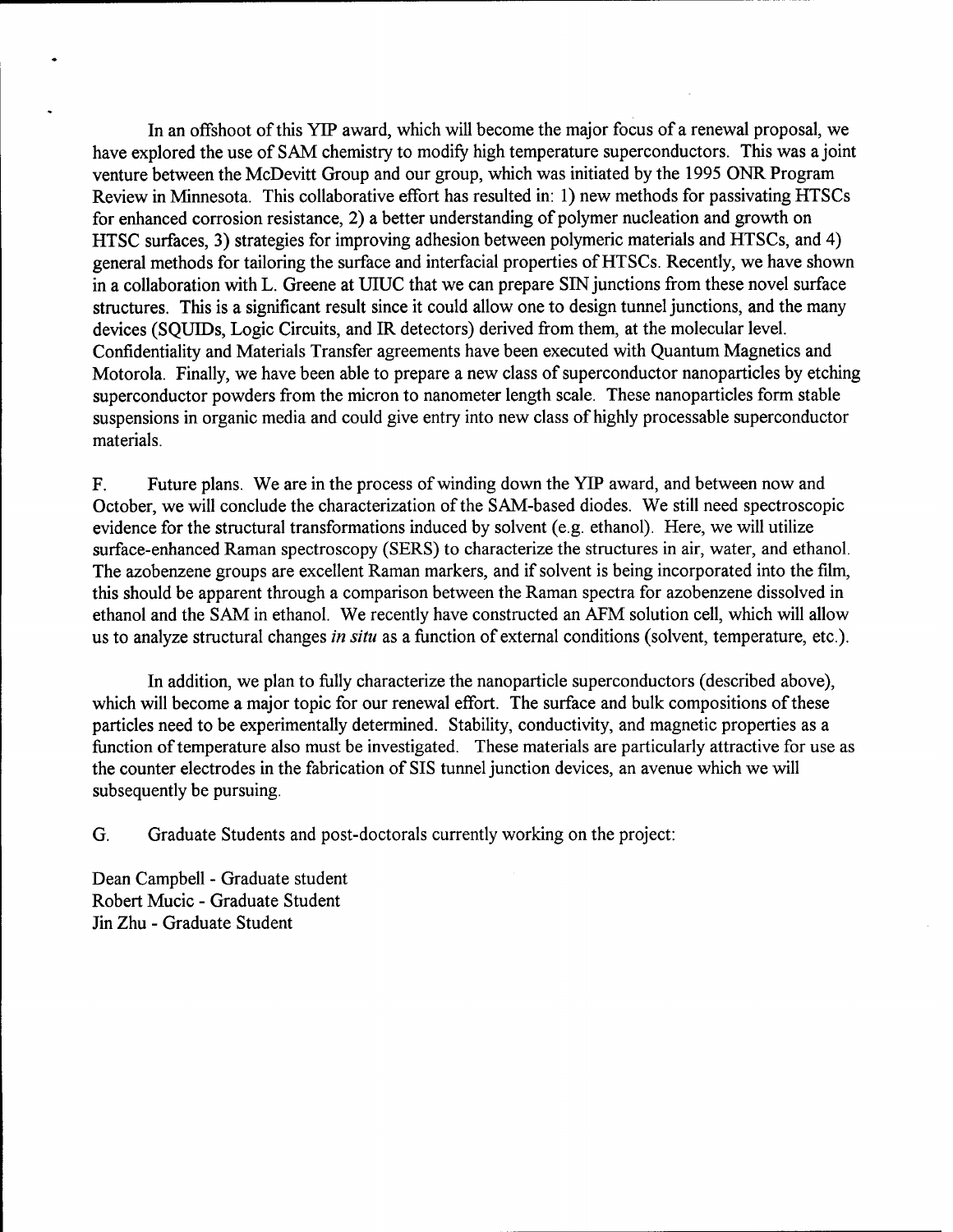### **SOLUTION AND SOLID-STATE PHOTOELECTROCHROWIC SWITCHING IN ORGANIZED ASSEMBLIES**

Chad A. Mirkin, Professor, Northwestern University

### **Technology Issues:**

information storage media, ultra sensitive actinometers, chemically sensitive interfaces and devices, general nanofabrication procedures, and the development of new surface analytical methodology

### **Objectives:**

- Understand the relationship between structure and function in assemblies of photo-electrochromic materials
- Design and synthesize novel adsorbate molecules that form SAMs with distinct AFM and X-ray diffraction signatures that are useful in characterizing the monolayer self-assembly process on Au(111)
- Develop methods that can be used to characterize processes that occur in surface-confined nanoscale assemblies

### **Approach:**

- Utilize state-of-the-art AFM and synchrotron in-plane XRD methods to characterize the structures of photoand electroactive assemblies on welldefined surfaces.
- Characterize photoinitiated and electron transfer processes in these novel assemblies by electrochemical methods and surface FTIR and Raman spectroscopies
- Develop an understanding of the relationship between SAM structure and function



### **Accomplishments:**

- Invented and developed the concepts of ion- and photon-gated electron transfer in SAMs
- Developed <sup>a</sup> photoswitchable molecular diode based on two-component SAMs of azobenzene and ferrocenylazobenzene adsorbate molecules; showed that such structures could behave as highly sensitive photon counters or chemical sensors
- Discovered that these structures are highly solvent dependent

### **Transitions:**

- Active confidentiality and materials transfer agreements with Rohm and Haas, Motorola, and Quantum **Magnetics**
- <sup>A</sup> collaboration with L. Greene (UIUC) aimed at evaluating the use of SAMs for the preparation of SIN tunnel junctions
- <sup>A</sup> collaboration with J. T. McDevitt at UT, Austin focusing on developing SAM methods for controlling HTSC surface and interfacial properties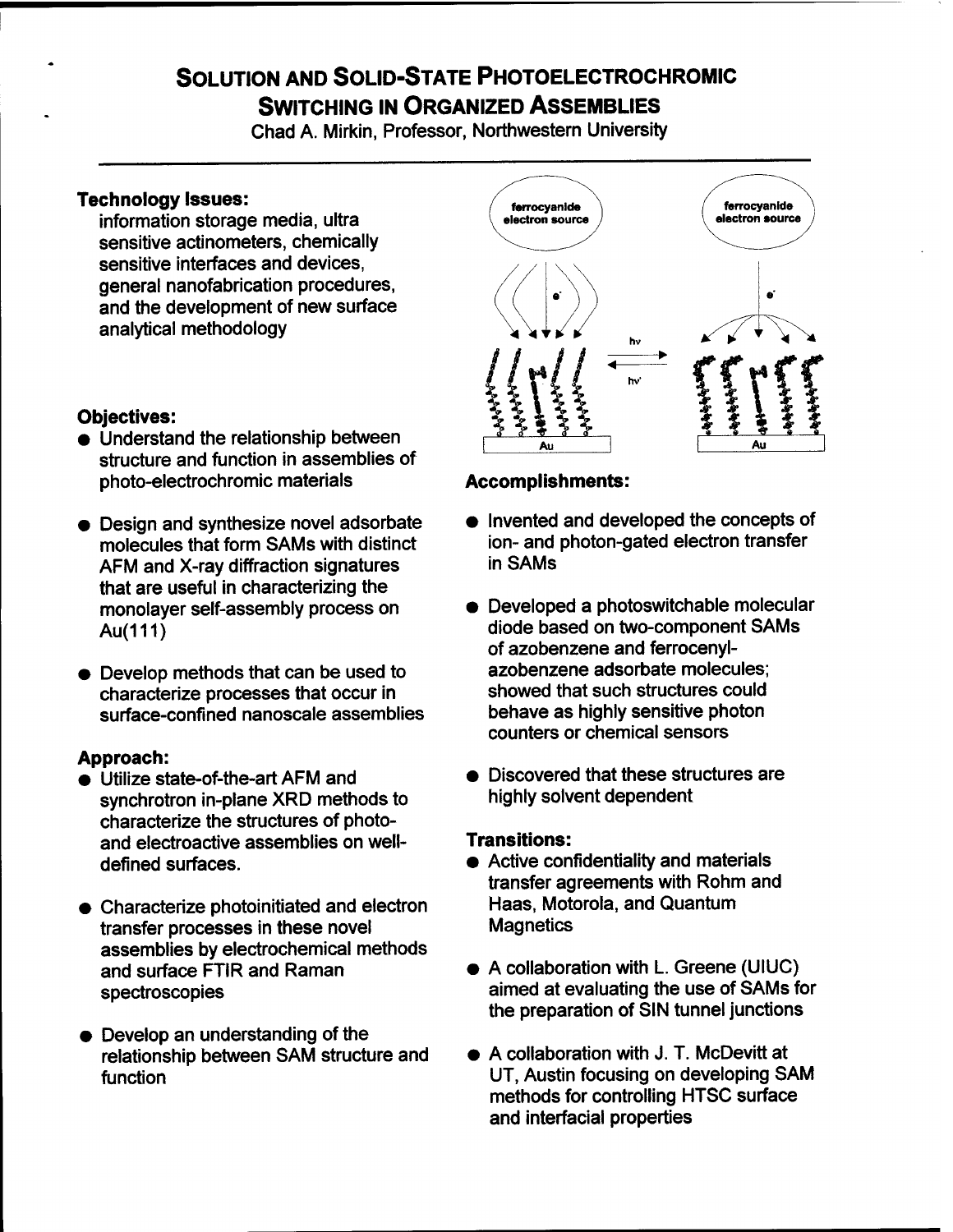**Photon Gated Electron Transfer:<br>A Photoswitchable SAM-based Diode** 

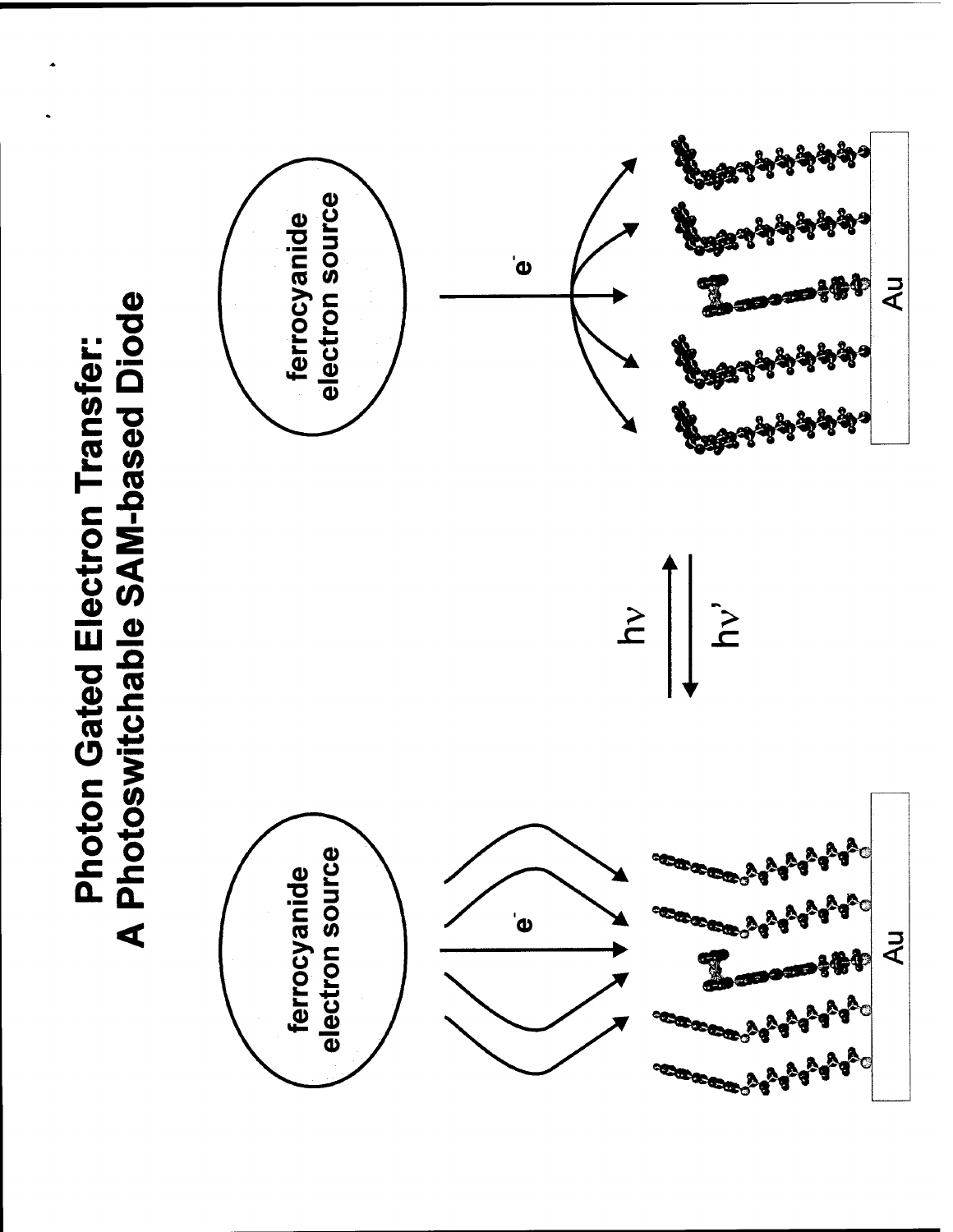# **Spatial Considerations of trans and cis Azobenzene Monolayers**



Area: 35.2 Å<sup>2</sup>

Volume: 249.4 Å<sup>3</sup>



Area: 65.8 Å<sup>2</sup>

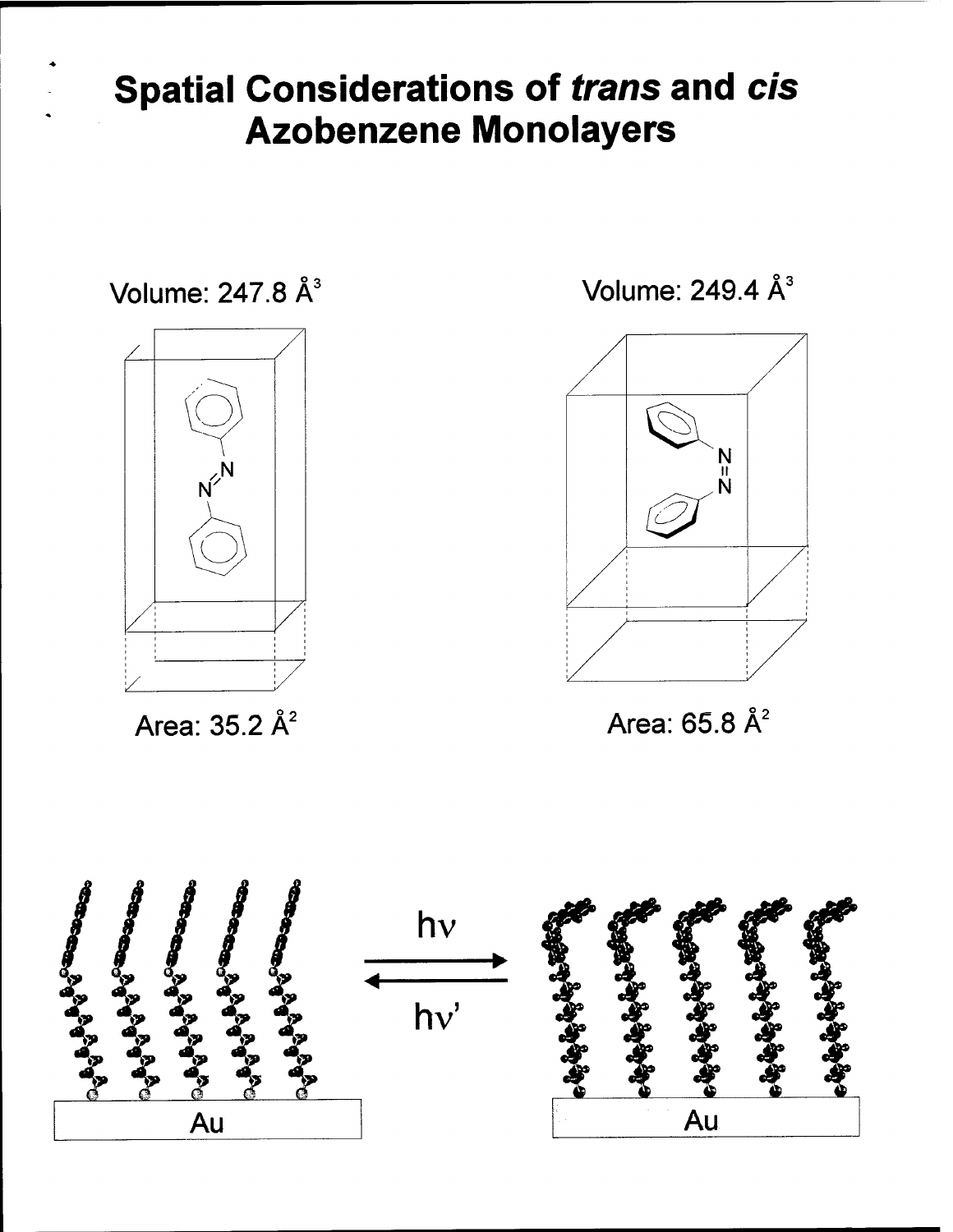

# **Basis for a Photoswitchable Diode**

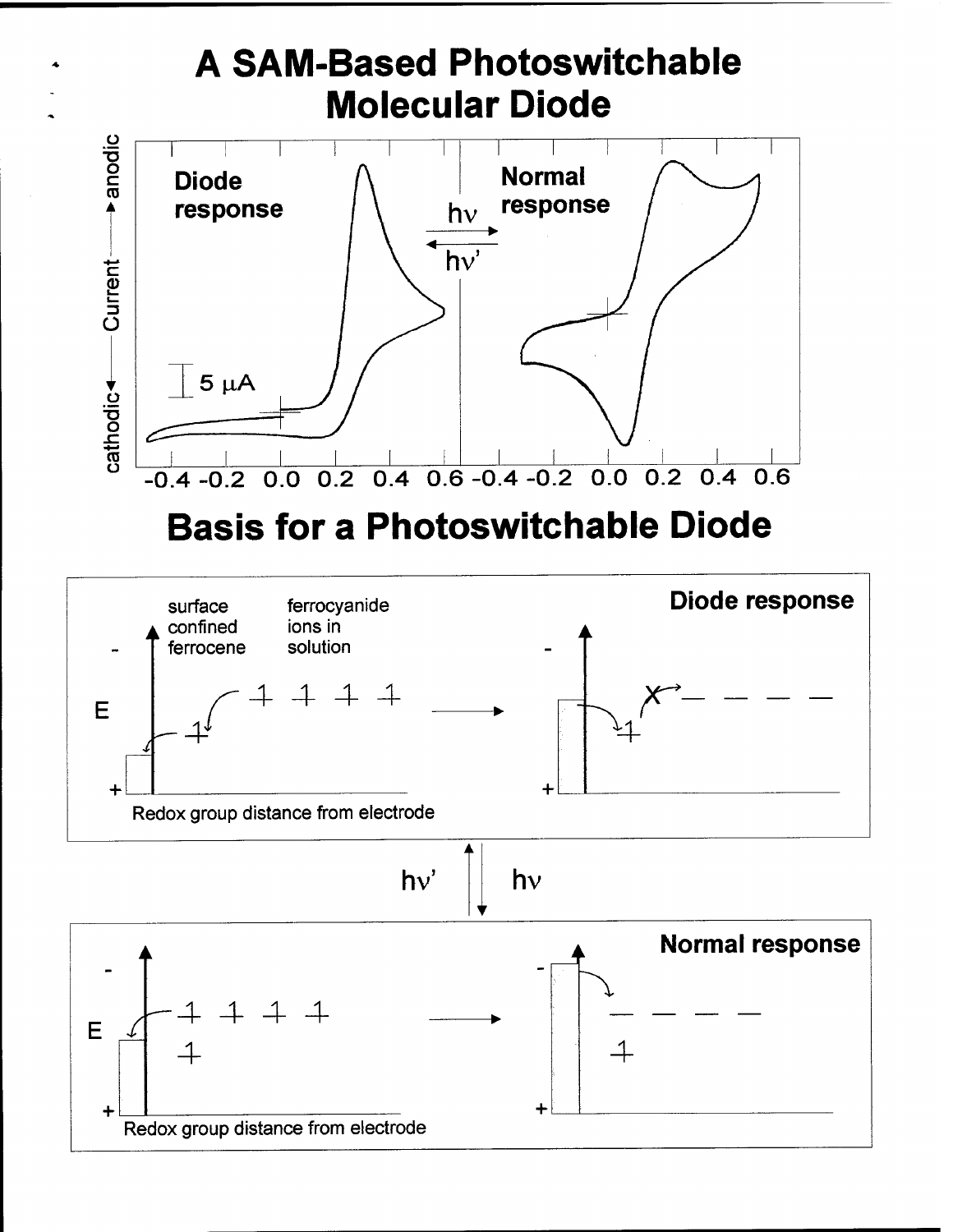## **Solvent Dependent Diode-Like Behavior**

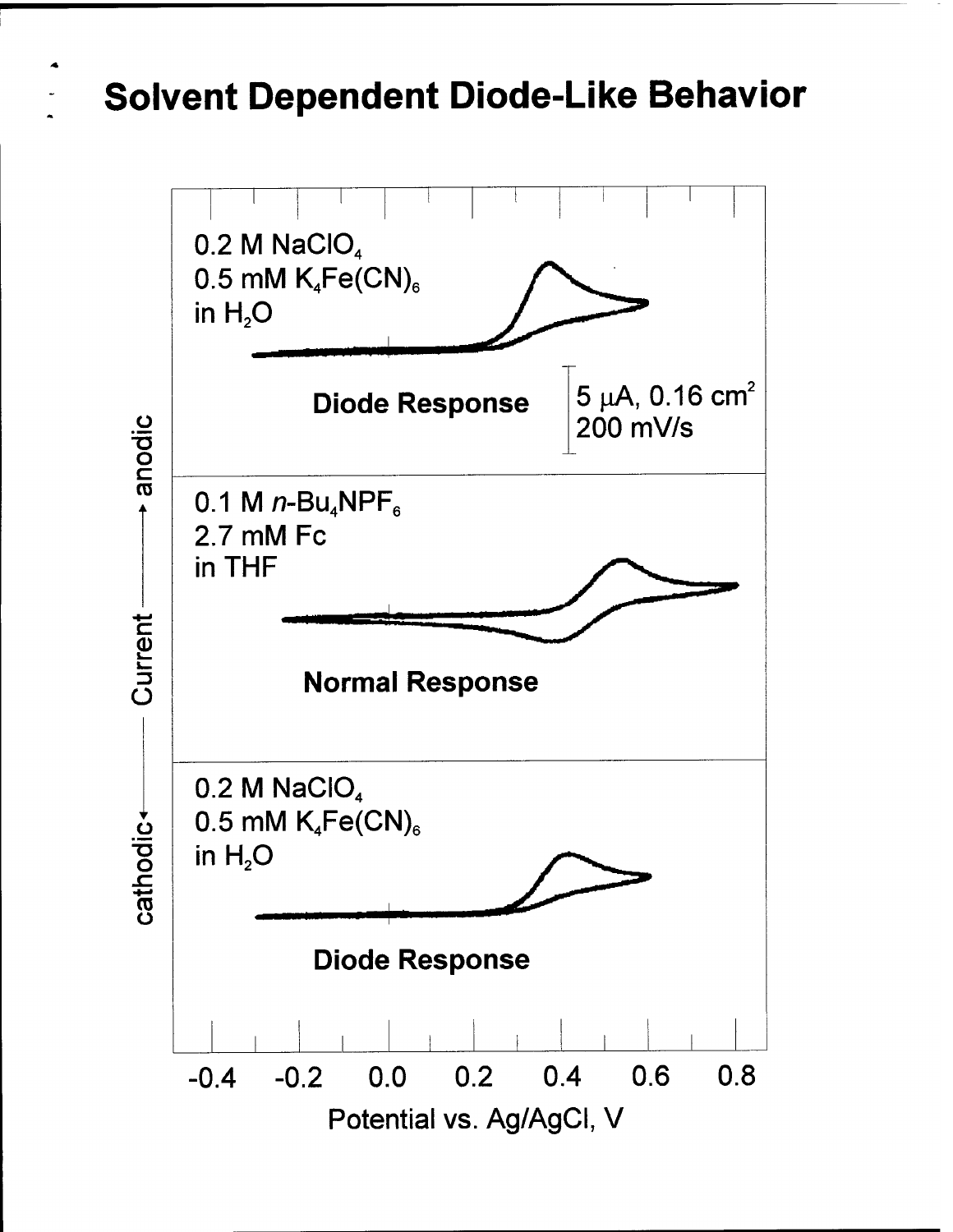